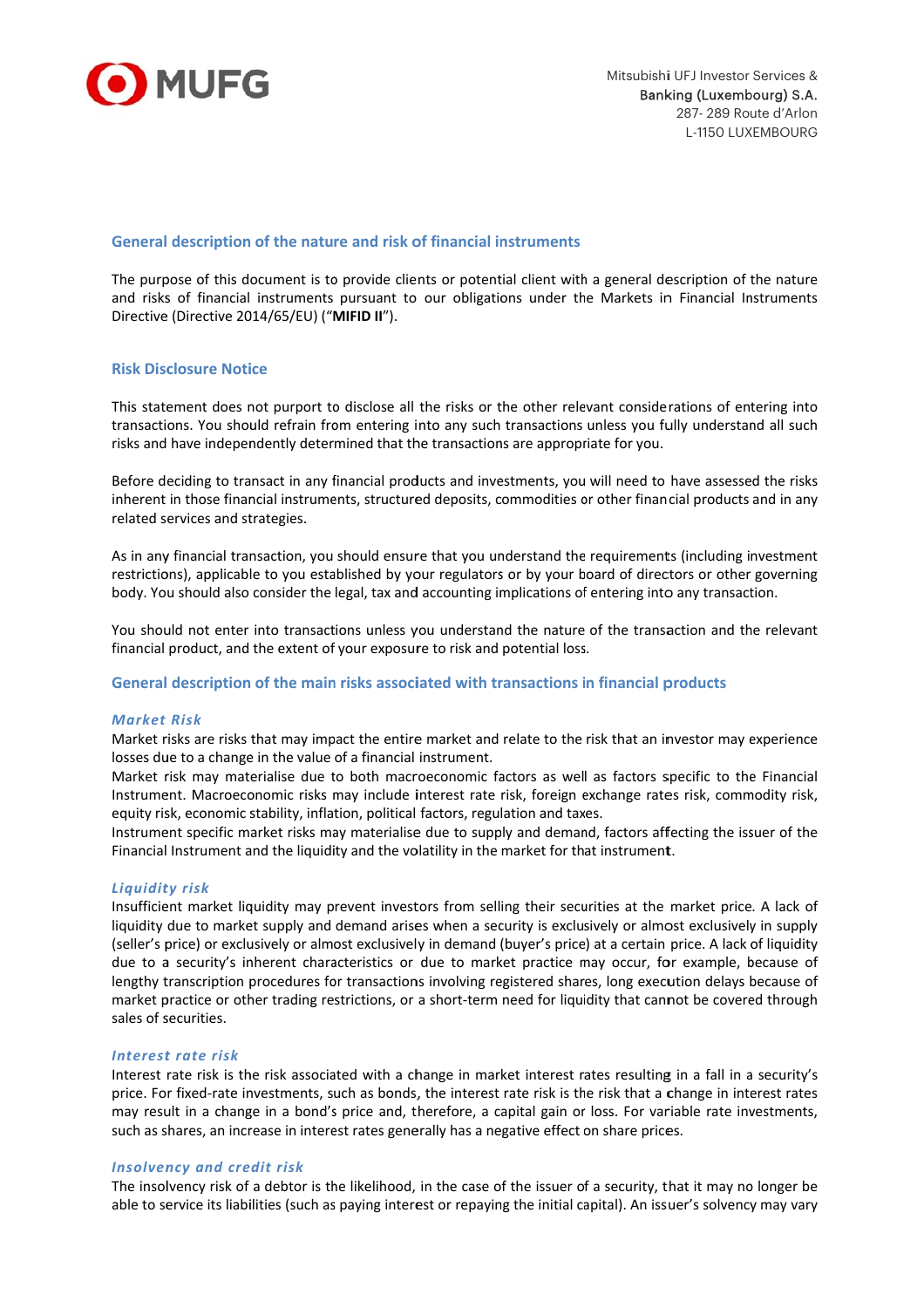

according to general economic trends or changes regarding the issuer's company and/or business sector throughout the term of the financial instrument. In particular, this could be due to economic changes or changes regarding the company, business sector and/or country concerned, as well as political developments having significant economic consequences. A deterioration of the issuer's solvency will have an adverse effect on the price of the securities concerned.

### **Currency risk**

Since foreign exchange rates fluctuate, a currency risk exists whenever securities are denominated in a foreign currency. A country's foreign exchange rate is particularly influenced by key factors such as its inflation rate, the gap between domestic and foreign interest rates, its projected economic development, the political situation and the safety of investments in the country.

#### **Inflation risk**

Currency devaluations may cause an investor to incur a financial loss. Therefore, it is important for investors to take into account the real value of their existing assets as well as the real realisable yield on this portfolio. Real interest rates should be used, i.e., the difference between the nominal interest rate and the inflation rate.

#### **Price volatility risk**

Volatility risk is the likelihood that the price of a variable rate investment will be subject to fluctuations, varying in intensity, and resulting in a capital gain or loss.

## Change in law risk

If there is a change in law or regulation which affects an investment, or the manner in which it is traded or held, additional costs might be incurred or, in extreme circumstances, investments lost.

#### **Tax risk**

A change in tax law to impose a new tax on the transfer or holding of an instrument could result in costs being incurred when realising one's investment

#### **Third party risk**

Certain investments may need third parties to act in relation to investments traded or held by you (e.g. custodians, settlement agents, exchanges). Your investments may be at risk in the event of failure and/or fraud in respect of one of these third parties

### **Fraud risk**

If there is a fraud in relation to investments which you hold, you may be at risk of losing your investment.

# **Product risk disclosures**

#### **Bonds**

Bonds are negotiable debt instruments issued in bearer or registered form by a company, a government body or other entity to creditors, and whose par value at issuance usually represents a fraction of the total amount of the debt. The duration of the debt as well as the terms and conditions of repayment are determined in advance. Unless stipulated otherwise, the bond is repaid either at the maturity date, or by means of scheduled payments, or at different rates determined by drawing lots. The interest payments on bonds may be either (i) fixed for the entire duration or (ii) variable and often linked to reference rates (e.g. FIBOR or LIBOR). The purchaser of a bond (the creditor) has a claim against the issuer (the debtor).

Investments in bonds may involve risks including, but not limited to, the following:

Insolvency risk: the issuer may become temporarily or permanently insolvent, resulting in its incapacity to repay the interest or redeem the bond. The solvency of an issuer may change due to one or more of a range of factors including the issuing entity, the issuer's economic sector and/or the political and economic status of the countries concerned. The deterioration of the issuer's solvency will influence the price of the securities that it issues.

Interest rate risk: uncertainty concerning interest rate movements means that purchasers of fixed-rate securities carry the risk of a fall in the prices of the securities if interest rates rise. The longer the duration of the loan and the lower the interest rate, the higher a bond's sensitivity to a rise in the market rates.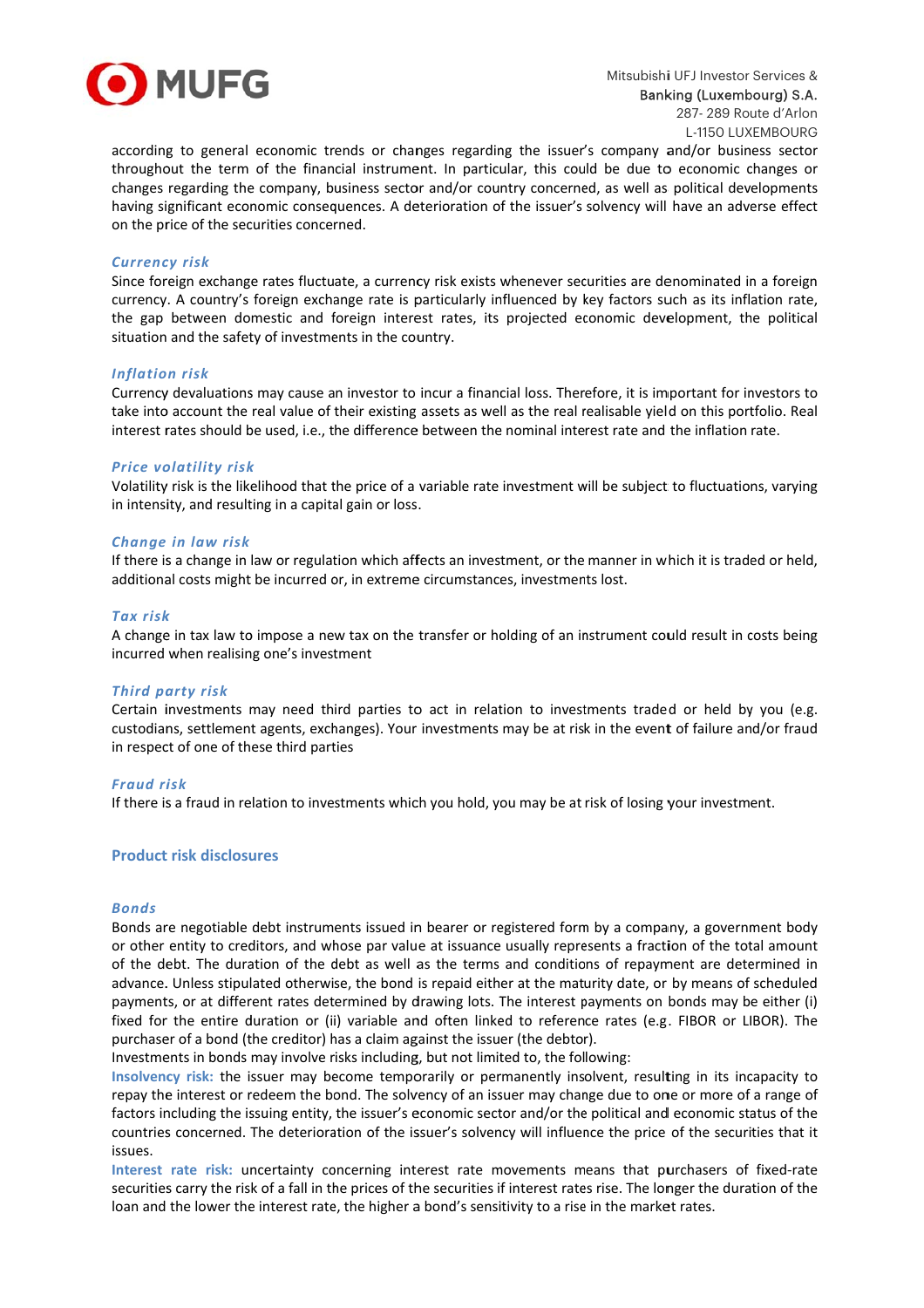

Credit risk: the value of a bond will fall in the event of a default or reduced credit rating of the issuer. Generally, the higher the relative rate of interest (that is, relative to the interest rate on a risk-free security of similar maturity and interest rate structure -usually a government bond or certificate of deposit, generally considered to be free from risk of monetary loss), the higher the perceived credit risk of the issuer.

Early redemption risk: the issuer of a bond may include a provision allowing early redemption of the bond if market interest rates fall. Such early redemption may result in a change to the expected yield.

Risks specific to bonds redeemable by drawing: bonds redeemable by drawing have a maturity that is difficult to determine, so unexpected changes in the yield on these bonds may occur.

Risks specific to certain types of bond: additional risks may be associated with certain types of bond, for example floating rate notes, reverse floating rate notes, zero coupon bonds, foreign currency bonds, convertible bonds, reverse convertible notes, indexed bonds, and subordinated bonds. For such bonds, you are advised to make inquiries about the risks referred to in the issuance prospectus, and not to purchase such securities before being certain that all risks are fully understood. In the case of subordinated bonds, you are advised to enquire about the ranking of the debenture compared to the issuer's other debentures. Indeed, if the issuer becomes bankrupt, those bonds will only be redeemed after repayment of all higher ranked creditors and, as such, there is a risk that you will not be reimbursed. In the case of reverse convertible notes, there is a risk that you will not be entirely reimbursed, but will receive only an amount equivalent to the underlying securities at maturity.

Risk relating to market conditions: the price of a bond and its disinvestment risk may each be affected by factors relating to wider market conditions, both positive and negative, and such market conditions will affect each issuer differently depending on the nature and size of the issuer, amongst other factors; a bond cannot therefore be assessed as an investment in isolation.

Disinvestment risk: bonds may be affected by impediments to disinvestment. In respect of non-listed bonds, these are generally speaking less liquid than listed bonds. There may be no market for such bonds, meaning that the bond holder is unable to exit this investment before the maturity date. This exposes the bond holder to inflation and/or interest rate risk, as the return on the bond may become lower than the rate of inflation or interest rates available elsewhere.

Tax call risk: the issuer of the bond may have the right to call the bond should there be an adverse change to the tax laws that affect it. This may mean that the yield on the bond is lower than anticipated.

Termination of listing: where the bonds are listed or admitted to trading, the relevant issuer will not be obliged to maintain the listing or trading. Bonds may be suspended from trading and/or de-listed at any time in accordance with applicable rules and regulations of the relevant stock exchange(s). This may result in reduced liquidity or a reduction in the value of the bonds.

# **Convertible and Exchangeable Bonds**

These instruments are bonds, the fixed return of which can be converted into the shares (or a cash payment linked to the value of the shares) of the bond issuer at the option of the bondholder, the issuer, or either of them. In addition to the risk outlined in "Bonds" above, investments in convertible and exchangeable bonds may be exposed to the following risks:

Derivatives risk: as these bonds include an embedded equity derivative, investors should consider the effect of the embedded derivative on the value of the bond, which may be to amplify any losses.

Equity risks: on exercise of the conversion rights, holders are exposed to the risks relating to shares (as described above) in respect of the relevant equity securities.

Conversion risk: conversion of the bond into equities may only be possible during certain periods of time and may also be subject to certain other conditions. This may mean that the holder is unable to exercise its conversion right at the most advantageous time, which may result in reduced profits or increased losses.

### **Asset-backed Securities**

An asset-backed security ("ABS") is a debt security in respect of which the income payments, and therefore the value, are derived from and collateralised (or "backed") by a specified underlying asset or pool of underlying assets. The asset can be a loan, a lease, a pool of secured loans or receivables relating to assets such as cars, aircraft or real estate or revenue streams (for example, trade debts or football ticket sales). In addition to the risks outlined in "Bonds" above, the holder of an ABS is exposed to certain risks including, but not limited to, the following:

Credit risk: the holder of an ABS is exposed to the credit risk of the issuer of the ABS and the borrower against the underlying asset (for example, the company that has taken out a loan against an aircraft). These two risks may be related. Wide-spread default by underlying obligors may lead to the insolvency of the issuer of the ABS.

L-1150 LUXEMBOURG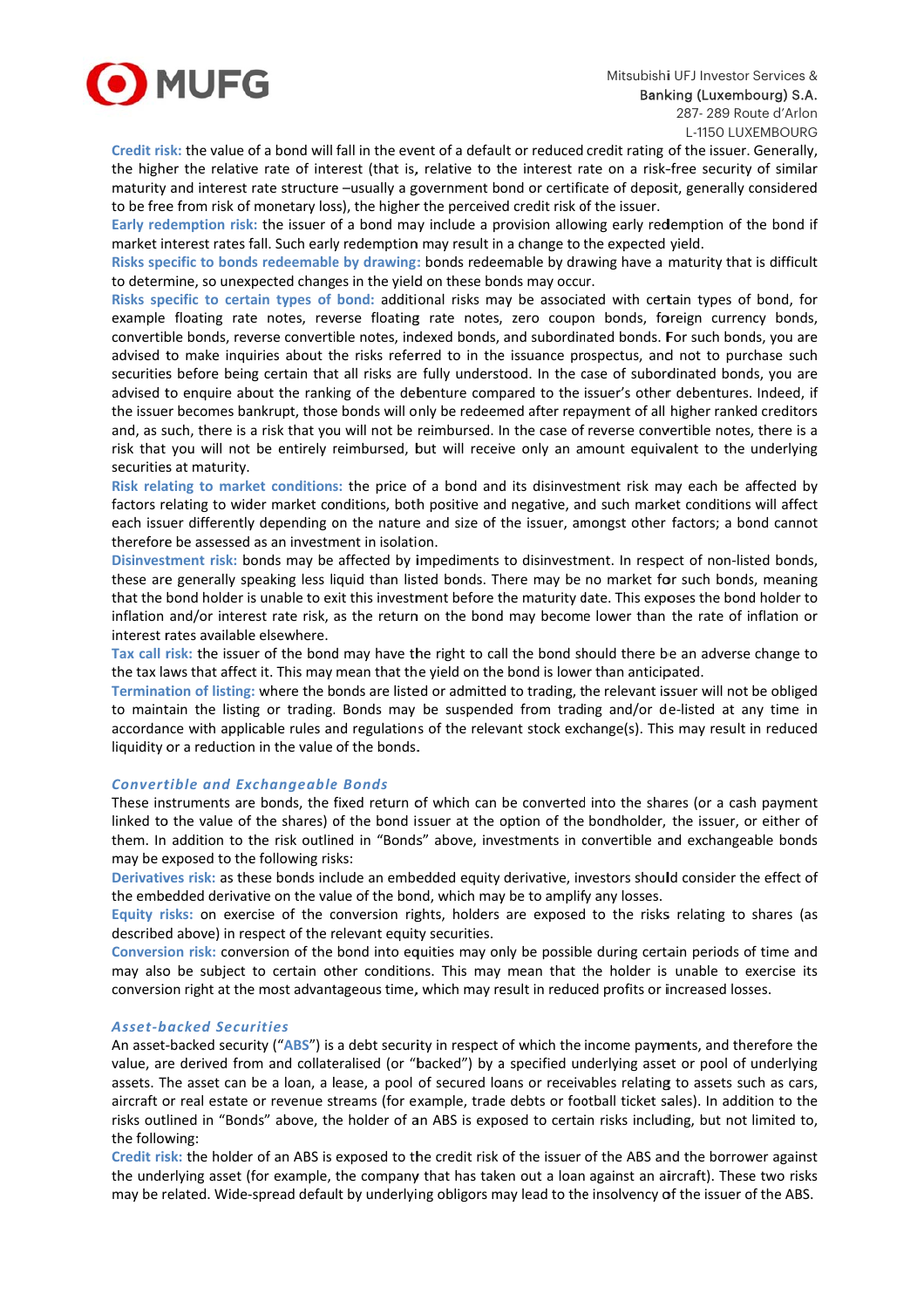

Operational risk: often, an ABS is issued by a special purpose vehicle ("SPV") which is specifically formed for the purpose of issuing the ABS and purchasing the relevant asset or assets. An SPV is highly dependent on third parties such as corporate service providers, servicers/asset managers, paying agents, trustees and other service providers to meet its own obligations. It is therefore exposed to the operational and credit risk of those third parties.

Shortfall: the right of a holder of an ABS to participate in the assets of the issuer will be limited to the net proceeds of the assets secured for such holder's benefit. Such proceeds may be insufficient to meet all (or, depending on the transaction or circumstances, any) payments due under such ABS.

Market risk: a holder of an ABS is exposed to market risk in respect of the underlying asset. If the market value of the collateral against which the loan has been made falls or liquidity is reduced, the issuer of the ABS may be unable to recover the full amount of the loan it has made to a defaulting borrower.

Ownership: the holder of the relevant ABS does not have any ownership rights over the underlying assets and will therefore have no claim over the underlying obligor(s) in the event of its or their insolvency.

Performance of manager: the performance of the manager of the SPV may also affect the value of the ABS. If the SPV (or originator or portfolio manager) has incorrectly assessed the risk profile of the securitised assets, the rate of default may exceed expectations and increase the risk of losses.

Early termination: ABS transactions may be terminated prior to their maturity date (due to regulatory, tax change or other events of default). Early termination may mean an investor's expected return is not provided and/or not all the investment is returned. The holder of the relevant ABS may not be able to reinvest the proceeds in a product with comparable returns.

## **Shares**

A share is an instrument representing a shareholder's rights in a company. Shares may be issued in bearer or registered form and may be certificated or non-certificated. One share represents a fraction of a corporation's share capital. Dividend payments and an increase in the value of the security are both possible, although not guaranteed. The shareholder has financial and ownership rights which are determined by law and the issuing company's incorporation documents. Unless otherwise provided, transfers of bearer shares do not entail any formalities. However, transfers of registered shares are often subject to limitations.

Dealing in shares may involve risks including, but not limited to, the following:

Company risk: a share purchaser does not lend cash to the company, but becomes a co-owner of the corporation. He or she thus participates in its development as well as in chances for profits and losses, which makes it difficult to forecast the precise yield on such an investment. An extreme case would be if the company went bankrupt, thereby wiping out the total sums invested.

Price risk: share prices may undergo unforeseeable price fluctuations causing risks of loss. Price increases and decreases in the short-, medium-and long-term alternate without it being possible to determine the duration of those cycles. General market risk must be distinguished from the specific risk attached to the company itself.

Dividend risk: the dividend per share mainly depends on the issuing company's earnings and on its dividend policy. In case of low profits or losses, dividend payments may be reduced or not made at all.

Risk relating to market conditions: the price of a share and its disinvestment risk may each be affected by factors relating to wider market conditions, both positive and negative, and such market conditions will affect each company differently depending on the nature and size of the company, amongst other factors; a share cannot therefore be assessed as an investment in isolation.

Disinvestment risk: shares may be affected by impediments to disinvestment (e.g. shares may prove illiquid or difficult to sell and/or may be difficult to sell at a price equal to or greater than the transaction price at the point in time that the purchaser wishes to sell).

Dilution risk: in the absence of any restrictions in the incorporation documents of the company or other agreement, an issuer may issue more of its shares, thereby potentially reducing the value of the holding and putting downward pressure on the amount of dividends per share.

Termination of listing: where the shares are listed or admitted to trading, the relevant issuer will not be obliged to maintain the listing or trading. Shares may be suspended from trading and/or de-listed at any time in accordance with applicable rules and regulations of the relevant stock exchange(s). This may result in reduced liquidity or a reduction in the value of the shares.

#### **Money Market Instruments**

A money market instrument is a borrowing of cash for a period, generally no longer than six months, but occasionally up to one year, in which the lender takes a deposit from the money markets in order to lend it to the borrower. The borrower must specify the exact amount and the period for which he wishes to borrow.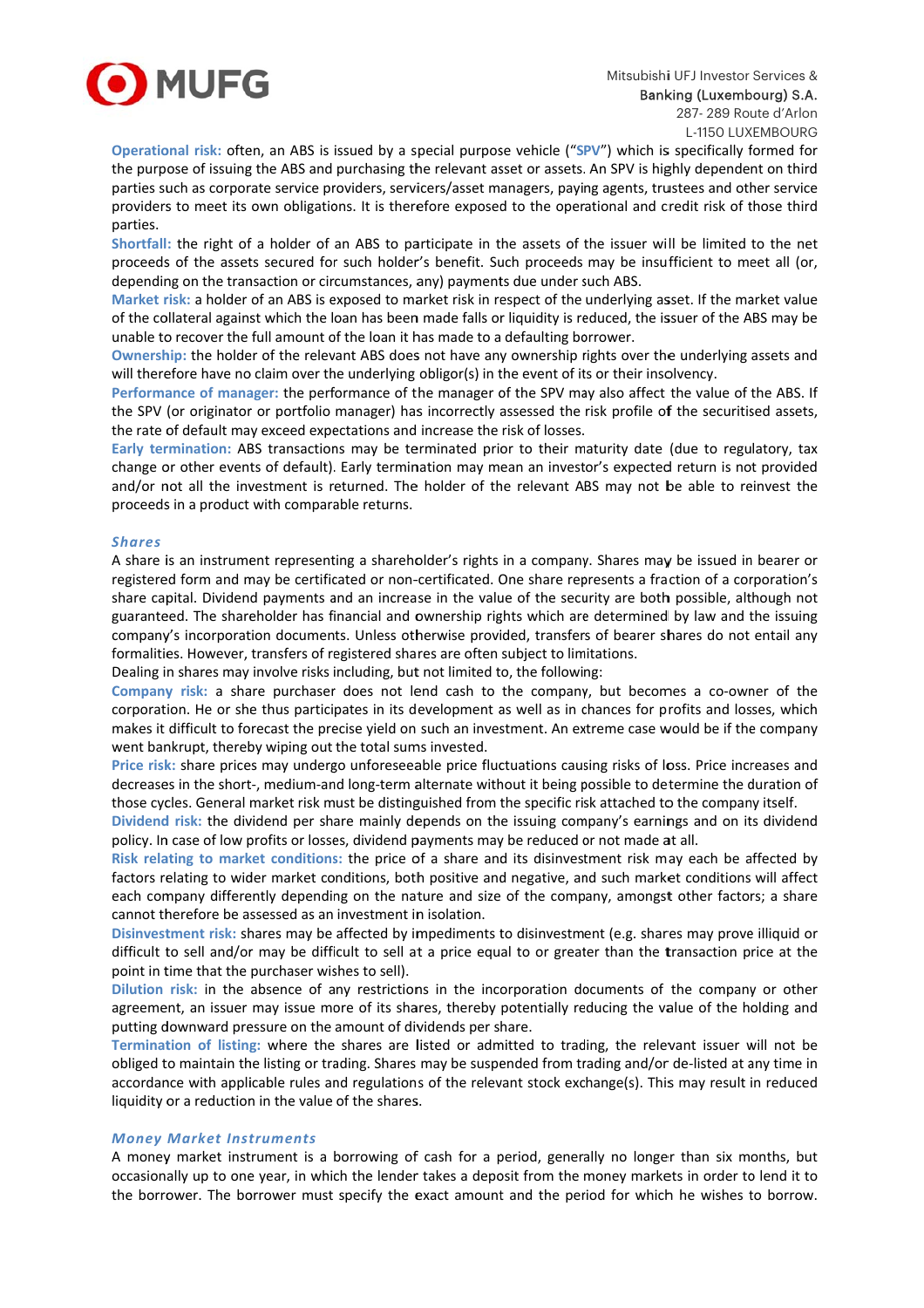

Examples of money market instruments include certificates of deposit, treasury bills and commercial paper, or any other instruments with substantially equivalent features that: (i) have a value that can be determined at any time; (ii) are not derivatives; and (iii) have a maturity at issuance of 397 days or less. Like other debt instruments, money market instruments may be exposed to the major risk types, such as credit risk and interest rate risk.

Money market instruments may be exposed to the following risks:

Market risk: when the equity and debt markets are extremely volatile, investing in money market instruments is generally considered to be lower risk. Conversely, during normal market conditions you may be prevented from achieving your objective during any period in which assets are not substantially invested in accordance with your principal investment strategies as a result of being invested in such money market instruments.

Risks affecting the issuer: investors in money market instruments are exposed to the political, market and operational risks that affect the issuers of the underlying assets. They are also exposed to currency risk insofar as underlying assets are denominated in a currency other than the one in which their investment was made.

## **Funds**

Funds are collective investment vehicles which pool the funds of investors in order to make investments in accordance with the investment objectives of the fund. Funds can be either open-ended or closed-ended. Open-ended funds are valued on the basis of the value of the assets held. Closed-ended funds are valued on the basis of what investors are prepared to pay/sell.

Investing in funds may involve risks including, but not limited to, the following:

Market risk: the value of an interest in a fund depends on the value of the assets it holds. If general market conditions deteriorate, it is likely that the value of the investment in the fund will also deteriorate.

Liquidity risk: open-ended funds may not be able to liquidate their assets and return funds to investors in the event that there is poor liquidity in the market generally or in the specific sector in which the fund invests. Ongoing costs to service those investments could lead to increased losses or reduced profits for investors in the fund. Closed-ended funds can be subject to risks of low trading and therefore provide limited liquidity, making it difficult for an investor to realise its investment.

Interest rate risk: a leveraged fund will be exposed to interest rate rises. This could reduce the returns that investors receive, or even lead to losses.

Country risk: the value of a foreign investment may decline because of political changes or instability in the country where the foreign investment was issued.

Currency risk: if investments in the fund are denominated in a currency other than that in which the investor's initial investment was made, returns could be reduced (or losses incurred) due to currency fluctuations.

Counterparty risk and service provider risk: the insolvency of any institution providing services to the fund. such as safekeeping of assets or acting as counterparty to the fund in derivatives or other instruments, may expose the fund to financial loss.

Derivatives risk: a fund may utilise instruments in the form of warrants, futures, options, forward contracts and swaps to seek to enhance investment returns. While this can potentially have the effect of enhancing the fund's performance, it can also be detrimental if there are losses on the derivatives.

Operational risk: an investment in a fund can involve operational risks arising from a wide range of possible operational errors, including system breakdowns, human errors or external events and errors caused by service providers such as the investment manager, which may affect the value of the fund and (if applicable) its ability to pay redemptions within the scheduled timeframe.

Limited diversification risk: unless the fund is subject to investment restrictions and diversification requirements, the number and diversity of investments held by a fund may be limited.

Restrictions on subscription: an investor in the fund's units/shares may be prevented from subscribing and redeeming such units/shares, either at the official net asset value (for example, as a result of the imposition of any charges by the fund) or at all, or the prescribed notice period, timing cut-offs and minimum/maximum amounts in respect of subscriptions and redemptions for the fund's units/shares may be changed.

Compulsory redemption risk: the fund may compulsorily redeem the shares/units upon the occurrence of certain events.

Performance risk: no assurance can be given relating to the present or future performance of a fund and any underlying asset or instrument in which the fund may invest, that any analytical model used by the fund will prove to be correct or that any assessments of the short-term or long-term prospects, volatility and correlation of the types of investments in which a fund has or may invest will prove accurate.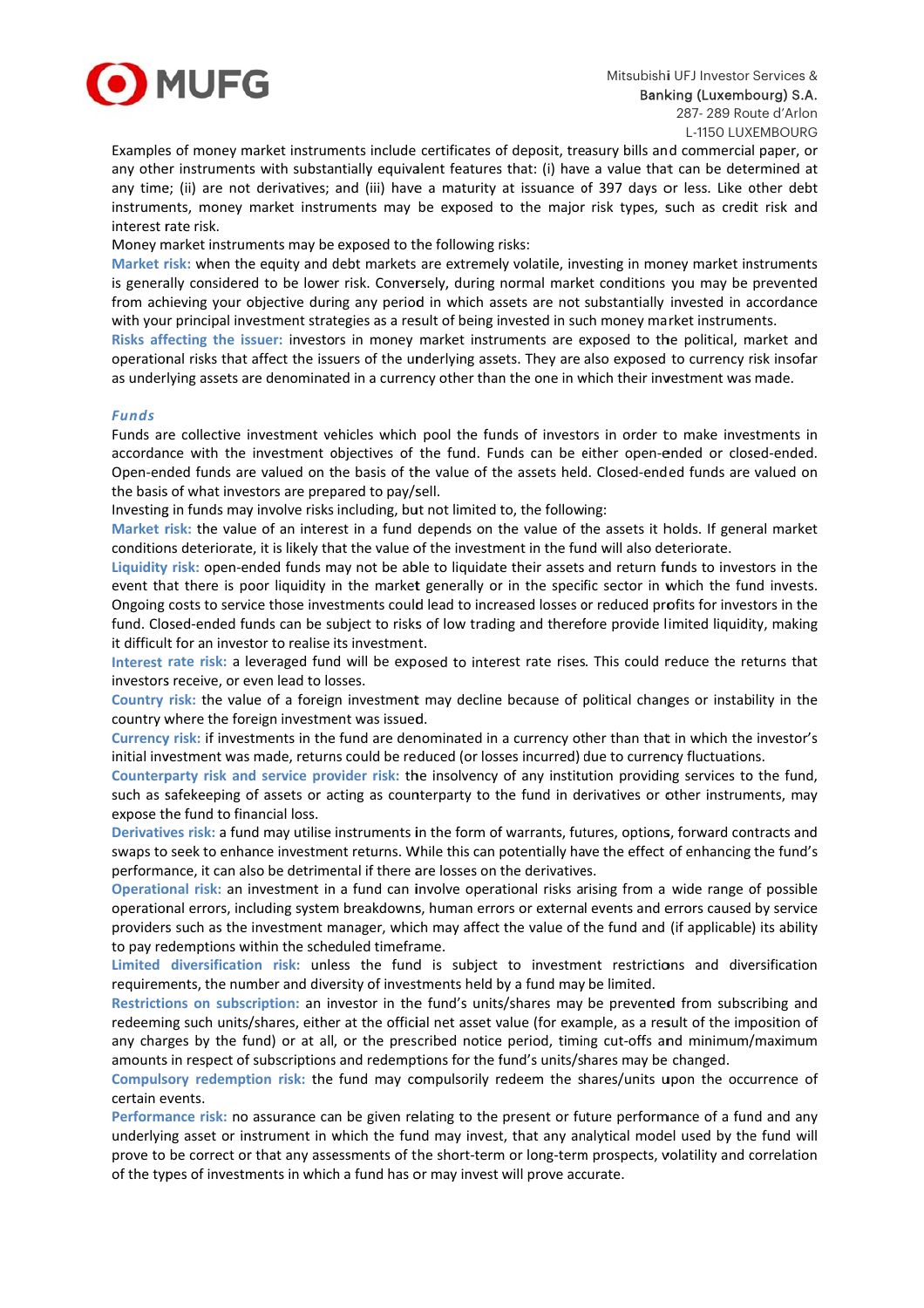

Changes to portfolio: the composition of the fund's portfolio of investments may change from time to time. Such changes may have an impact on the value of the fund.

Sub-funds segregation: the sub-funds of the fund may be segregated as a matter of the law of the fund's home jurisdiction and, as such, the assets of one sub-fund will not be available to satisfy the liabilities of another subfund. However, the fund may operate or have assets held on its behalf or be subject to claims in other jurisdictions other than its home jurisdiction which may not necessarily recognise such segregation. There can be no guarantee that the courts of any jurisdiction outside its home jurisdiction will respect the above limitations on liability.

Cyber security risk: where an issuer of securities, in which a fund may invest, is exposed to cyber security breaches, this could result in material adverse consequences for the issuers, potentially causing the fund's investment to lose value.

#### **AIFs**

Alternative Investment Funds ("AIFs") are vehicles which pool investments but are not restricted by statute as to instrument restrictions, so no investor protection arrangements are in force. Investments in an AIF may be exposed to the following:

Asset allocation: AIFs can invest in a very wide range of investments. Some AIFs will invest in highly speculative or very illiquid assets; this may increase the risk of losing some or all of the investment in the AIF or making it difficult to relive the value of the investment.

Leverage risk: AIFs can be highly leveraged. This means that small falls in the value of the investments they hold can have significant impact on the value of the fund.

Liquidity risk: some AIFs have lock-up periods or may otherwise be illiquid, so realising your investment can be difficult.

Limited diversification risk: AIFs may not be subject to investment restrictions and diversification requirements, and therefore they may have limited diversification meaning that an investor may be highly exposed to poor market conditions in the relevant sector.

### **UCITS**

Undertakings for Collective Investment in Transferable Securities ("UCITS") may only invest in certain assets (transferable securities, units in Collective Investment Schemes (any arrangement in respect of any property (investment), such as money, the purpose of which is to enable persons taking part is such arrangement (whether by becoming owners of the property or otherwise) to participate in profits/income arising from the property, including income), certain money market instruments, derivatives and forward transactions and deposits). Investments in UCITS may be subject to the following risks:

Limited diversification risk: as UCITS can only invest in certain assets, they are therefore highly exposed to market conditions affecting those investments.

Liquidity risk: interests in UCITS are intended to be easily transferable and redeemable, but in the event of poor performance of the fund, liquidity may be drastically reduced and investors may be unable to realise their investments without incurring losses or reduced returns.

#### **FTFs**

Exchange-traded funds ("ETFs") are funds that are traded on an exchange. Investments in ETFs may be exposed to the following risks:

Market risk: typically, an ETF will seek to replicate a stock market index, market sector, commodity or other basket of assets. Accordingly, the investor is exposed to the market risk of the underlying assets.

Performance risk: investors in an ETF may rely on the manager to track the performance of the underlying indices or assets, or the ETF may track the underlying assets passively (i.e. without the active involvement of the manager). In practice, the ETF's performance will differ from the performance of those indices or assets. More specifically, this may be the result of an ETF tracking error (being the difference between the returns of the ETF and its reference index or asset) may occur owing to a number of factors including rebalancing, restrictions/limitations (e.g. emerging market accessibility), method of replication and the costs/expense ratio (higher costs may lead to a greater tracking error). Therefore, an investor may receive lower returns than it would have had it invested directly in those underlying assets.

Derivatives risk: ETF managers may employ a synthetic structure to provide the stated return, whereby the return is based on a derivative executed with a counterparty. The return may therefore be dependent on the credit quality of the counterparty and/or the collateral held to support the position. Investors may also be exposed to the risks outlined below in respect of derivatives.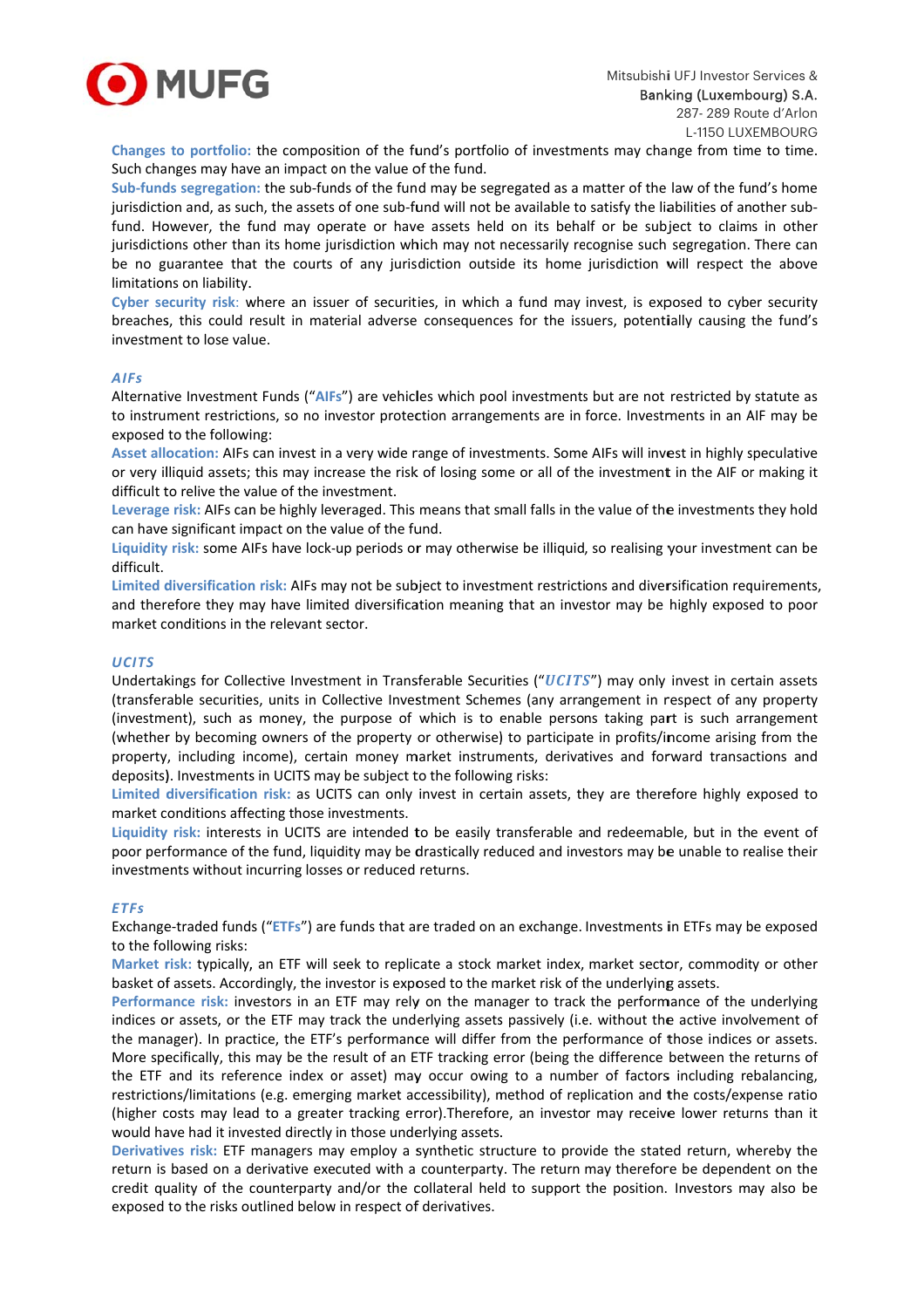

Authorised participant (AP) concentration risk: in the ETF market, only an AP is permitted to engage in the creation/redemption of transactions directly with the ETF. Since the ETF may only permit for a limited number of institutions to act as an AP, there is the risk that, where an AP exits the business, or is otherwise unable to proceed with the creation/redemption transactions, it was instructed to carry out, and no other AP is able to step in to give effect such creation/redemption transactions, the ETF shares/units may be more likely to trade at a premium price or a discount to the net asset value of index or assets it seeks to replicate, and as a result the ETF may be subject to trading halts and/or delisting.

Index-linked risk: an ETF may seek to track and replicate a specific index (e.g. a stock index) to achieve returns that correspond to value of that underlying index.

#### **Money Market Funds**

A money market fund ("MMF") is a fixed income fund that invests in debt securities with short maturities and minimal credit risk. Money market funds are generally a very low-volatility type of investment. Investments in MMFs may be subject to the following risks:

Credit risk: there is no guarantee that the original investment will be recouped when the investment is redeemed. The investor is exposed to the credit risk of the underlying issuers and the credit, market, liquidity and political risks which affect them.

Inflation risk: MMFs are designed to be a safe, short-term investment, so returns tend to be lower than those of more volatile investments. This creates the risk that the rate of return may not keep pace with inflation, resulting in a negative return in real terms.

Redemption risk: typically, MMFs will be redeemed at par on a daily basis, but in times of extreme stress, MMFs have suspended redemption requests.

#### **Repo and Stock Lending**

Under a repurchase transaction ("Repo"), the parties enter into two simultaneous transactions: (i) one party (the "Seller") transfers title to securities to the other party (the "Buyer") for immediate settlement (or for settlement on a forward start date) at an agreed purchase price paid by the Buyer to the Seller, and (ii) with the agreement for the Seller to repurchase equivalent securities from the Buyer on a specified future date, or on demand, at an agreed repurchase price (representative of the purchase price plus the 'Price Differential' or 'repo rate' reflective of the financing charge during the term of the Repo).

Under a stock lending transaction, one party (the "Lender") transfers title to securities (normally equities) to the other party (the "Borrower") for a defined period of time, or open and terminable on demand, in return for a fee paid by the Borrower to the Lender during the term of the loan (based on market value of the securities). The Borrower provides cash or securities collateral (by way of title transfer) to the Lender on commencement of the loan. On termination of the loan, the Borrower delivers equivalent securities to the Lender and, simultaneously, the Lender returns to the Borrower any collateral provided by the Borrower.

Repo transactions are generally short-term, with the term ranging from overnight to one year, and can also be used for structured financing transactions with a longer term to maturity.

Repo/Stock Lending transactions may be subject to the following risks:

Credit risk: a party to a repo or stock lending transaction is exposed to credit risk -its counterparty may become insolvent or otherwise unable to meet its obligations and such party may not be adequately collateralised in order to mitigate this counterparty credit risk.

Settlement Risk: operational risk may arise due to the non-settlement or delay in settlement of securities, or failure to deliver securities due to illiquid market conditions in respect of the specific securities at any given time, with the securities difficult to source. Delivery failure could result in an event of default and termination of the repo or stock lending transaction.

Market Risk: the economic risks and rewards remain with the Seller (or Lender). Therefore, there is also a potential opportunity cost to a repo or stock lending transaction. If the value of the securities transferred to Buyer (or Borrower) has fallen before equivalent securities are returned, the Seller (or Lender) may have missed the opportunity to dispose of those securities for a higher price which may exceed the price received for the use of its securities under the transaction.

Interest Rate Risk: for longer-dated repos, there can be interest rate risk, in that parties are locked into paying/receiving a specific interest rate that is higher/lower than the prevailing rate.

Collateral: repo and stock lending transactions also involve risks relating to the re-use of collateral provided to the counterparty.

#### **OTC** Derivatives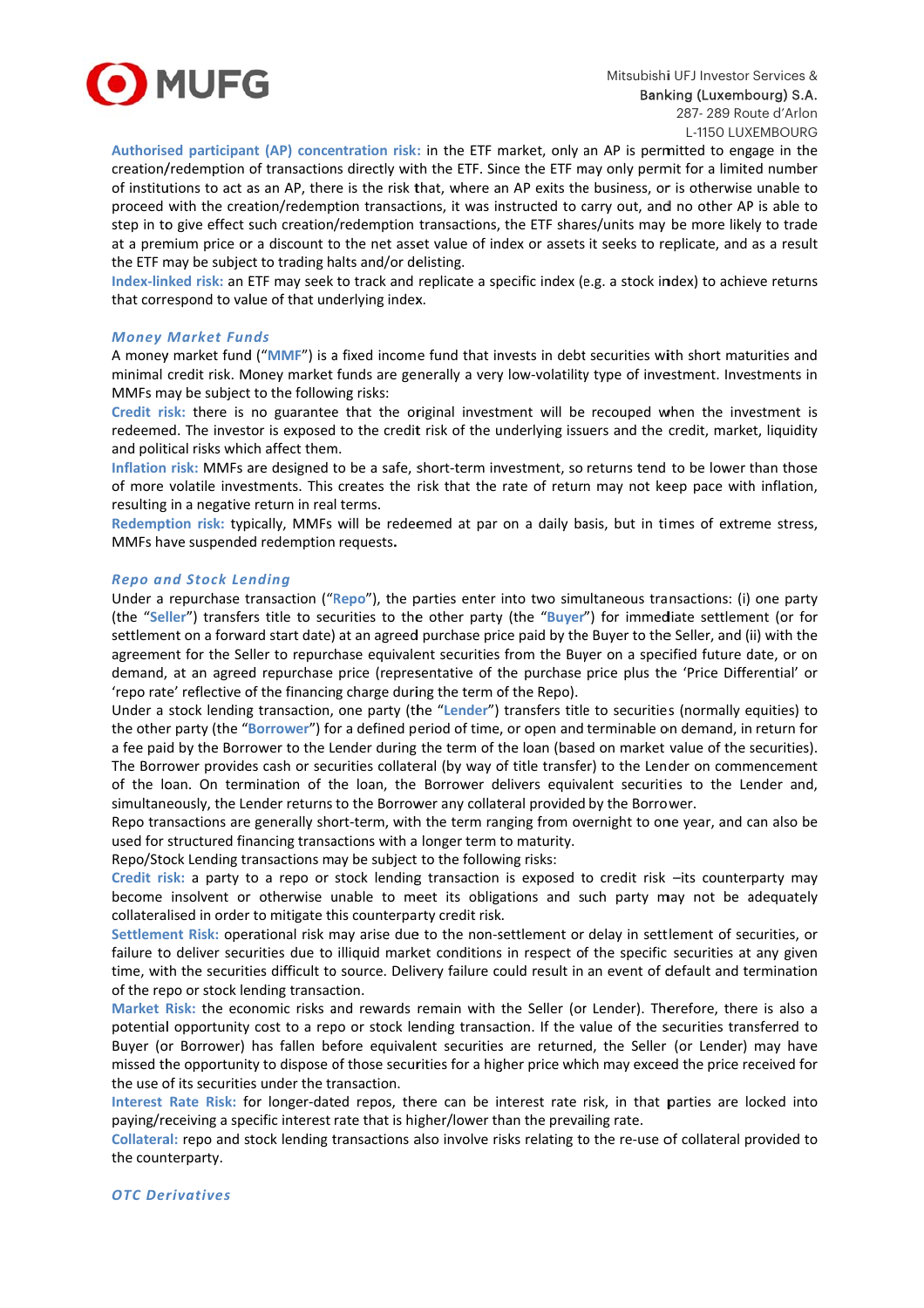

A derivative is a contract entered into between parties for the exchange of payments calculated by reference to an underlying asset, rate or index. A derivative can be traded "over-the-counter" (i.e. outside of an exchange or other trading venue) ("OTC") or on an exchange ("exchange-traded").

In general, OTC derivatives involve the following risks:

Market Risk: as derivatives are priced on the basis of an underlying asset or other value, the client will be exposed to the market risks that affect the underlying. However, the economic return of a derivative transaction may not be identical to the economic return of holding the underlying, and may include an adjustment for fees or commissions, financing charges, hedging costs or break costs. 'Stop loss' or 'stop limit' orders intended to limit losses may not be effective if market conditions make it impossible to execute such orders

Counterparty credit risk: where the derivative transaction is uncleared and uncollateralised, the counterparties are exposed to the credit risk of the other party. The client's entire investment could be lost in the event of default by, or the insolvency of, its counterparty.

Loss of investment: there is a risk that the client will pay an upfront amount, but never receive any benefit from the transaction. An example of this could be if an option purchased is not in-the-money at the time it can be exercised.

Contingent liabilities: derivatives such as credit default swaps or options may involve contingent liabilities. This can result in the client incurring losses much greater than its original investment (if any) or premium received (in the case of sold options) should certain conditions be met, such as the occurrence of a credit event or an asset reaching a strike price.

Unlimited loss: losses under certain derivatives can theoretically be unlimited. In the context of an interest rate or FX swap, for as long as the interest or exchange rate continues to rise, so too will the client's loss if it is required to pay the variable rate under the transaction.

Leverage risk: derivatives may be entered into on a highly geared or leveraged basis. This may mean that even a relatively small movement in the value of the underlying asset or other specified factor(s) could result in a disproportionately large movement, unfavourable or favourable, in the amount payable between the parties to the transaction.

Legal risk: if a counterparty goes into default and the derivative is terminated, the ability to recover value from the transaction is ordinarily dependent on netting gains against losses across different transactions and the value of the transactions against the value of the collateral. If the legal netting mechanism is not recognised in any jurisdiction, it may be that losses will be incurred.

Collateral risk: parties to derivatives contracts are often required to post collateral to mitigate their credit exposure to one another. If the market value moves against their position, the investor may be called upon to pay substantial additional collateral on short notice. Failure to post collateral may lead to the contracts being closed out, which could crystallise a loss position. There is no guarantee that collateral which is posted by the client will be returned to the client. Where collateral is held by a third-party custodian, the return of such collateral is subject to the credit and operational risk of that custodian.

Basis risk: where a derivative transaction has been entered into to hedge price or other risks arising from ownership of a particular underlying, the performance of the derivative and the performance risk of the underlying may not be perfectly correlated, resulting in residual 'basis' risk.

Operational risk: losses may occur due to the failures of processes and systems used in monitoring derivative transactions, including calculating and making payments or deliveries, exercising rights (such as options rights) before their expiry, monitoring lifecycles events and delivering notices in a timely manner. Such failures in third party systems may be subject to limitations on liability.

Delivery risk: if you have entered into a physically settled derivative, you may be obliged to deliver/take delivery of the relevant asset. In respect of commodities and natural resources, this may require significant operational resources to achieve.

Early termination: derivative transactions may be subject to early termination due to a voluntary or agreed early termination, 'events of default' or 'termination events' in relation to the client or the provider (e.g. failure to pay, insolvency, force majeure, illegality, tax events) or extraordinary events relating to the underlying (e.g. merger nationalisation or delisting of an equity, market disruptions, cancellation of an index, disruptions in the ability of one or more parties to hedge the transaction). Such events (with the exception of voluntary or agreed early termination) may be outside the control of the client and such termination may, depending on the value of the transaction at such time, result in a substantial payment due from/to the client (even where the provider is in default or the termination arises from an external event). Clients may not be able to establish replacement transactions, or may incur significant costs in doing so, such as charges for early termination even where such early termination is voluntary or agreed between the parties.